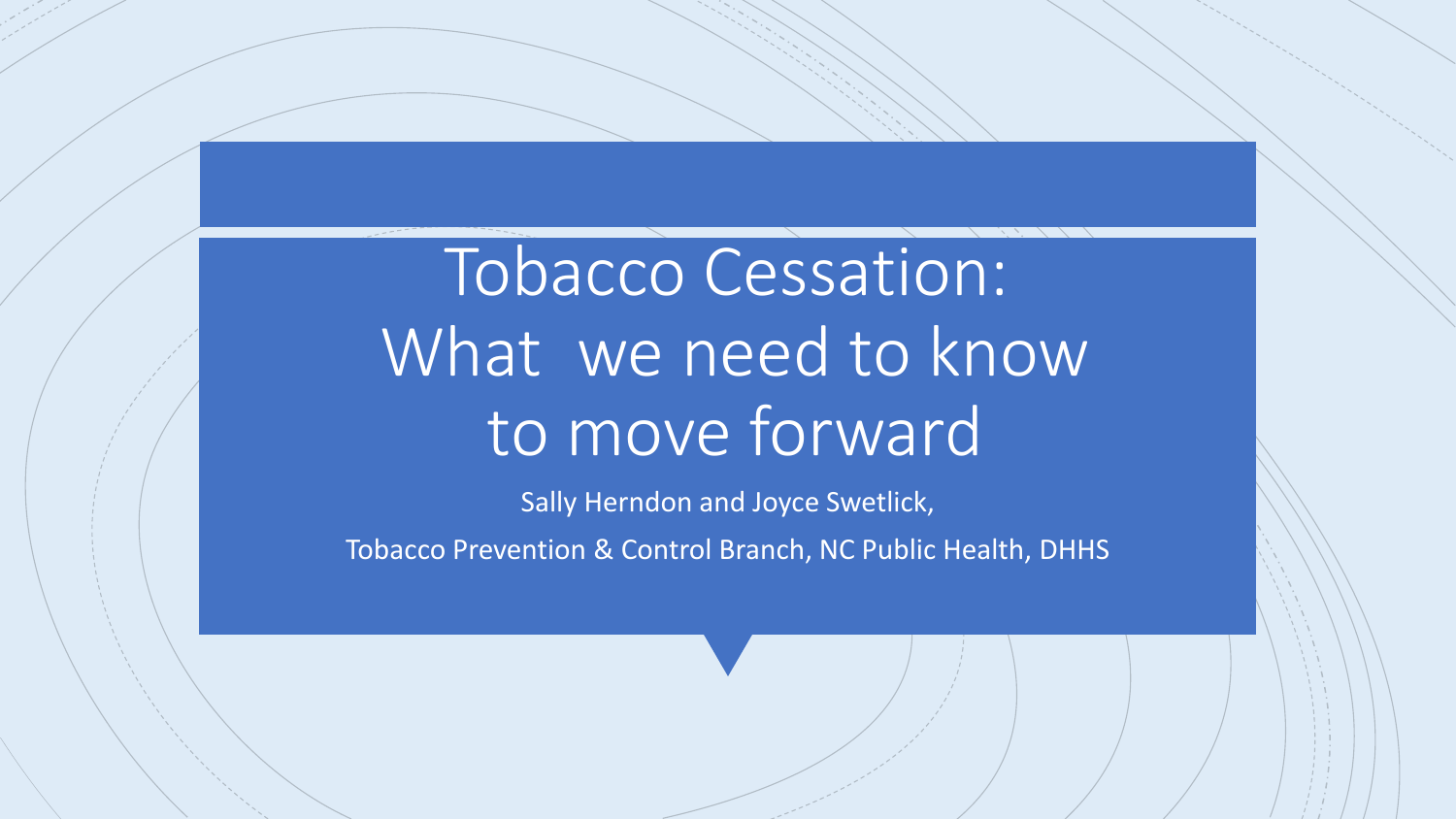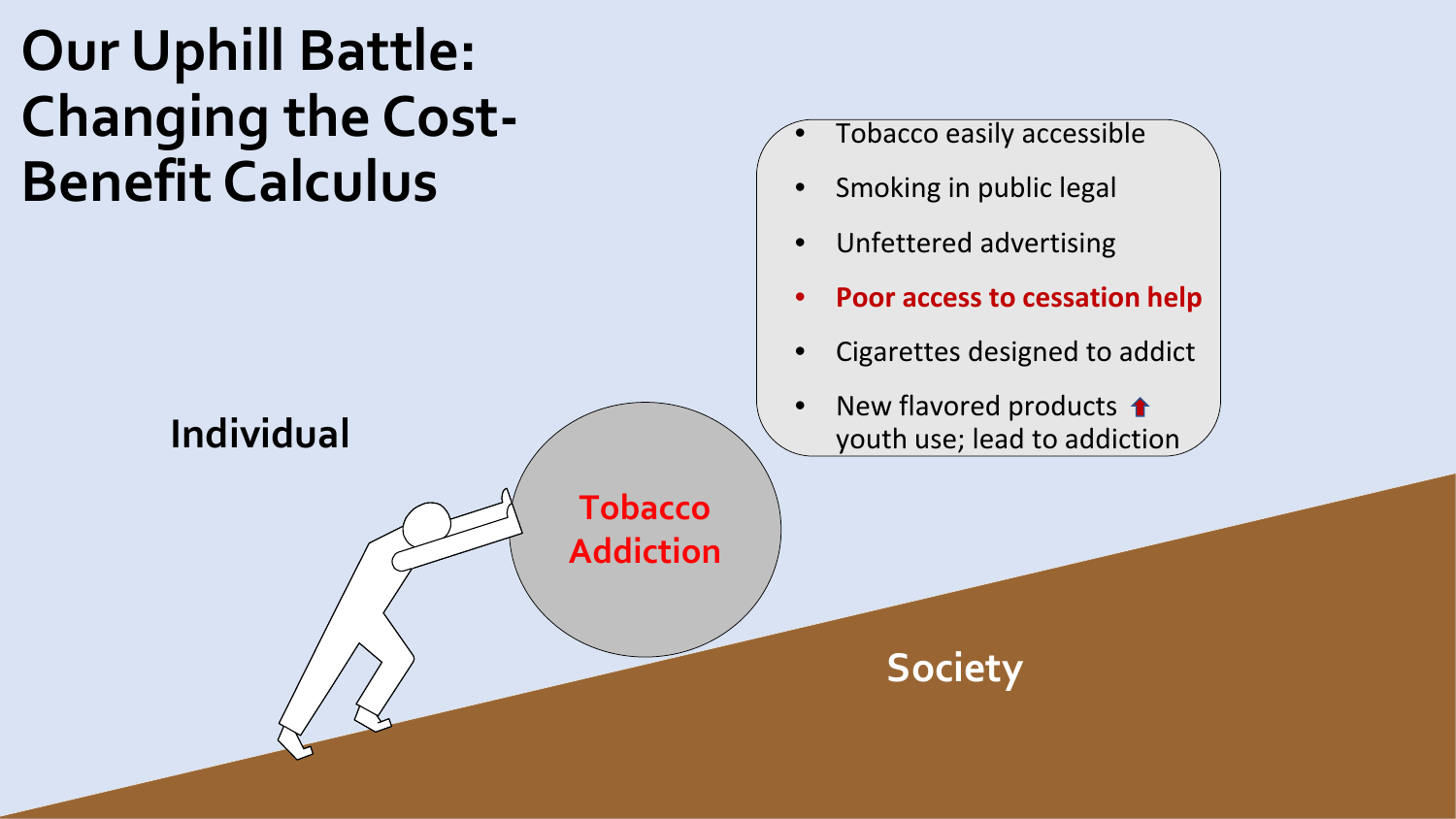**OUICK REFERENCE GUIDE FOR CLINICIANS** 2008 UPDATE

# **Treating Tobacco Use And** Dependence

**U.S. Department of Health and Human Services Public Health Service** 

#### We Know What works! Yet there are so many barriers

Treating Tobacco Use and Dependence: Clinical Practice Guideline 2008 Update:

- Abstinence rates:
	- Quitting cold turkey, no counseling or medication: <5%
	- Screening for tobacco use: ~6%
	- Brief advice from physician: 10%
	- Low intensity Counseling alone: 16%
	- Medication alone: 23%
	- Medication + Quitline counseling: 28%
	- **Intensive counseling + medication: ~32%**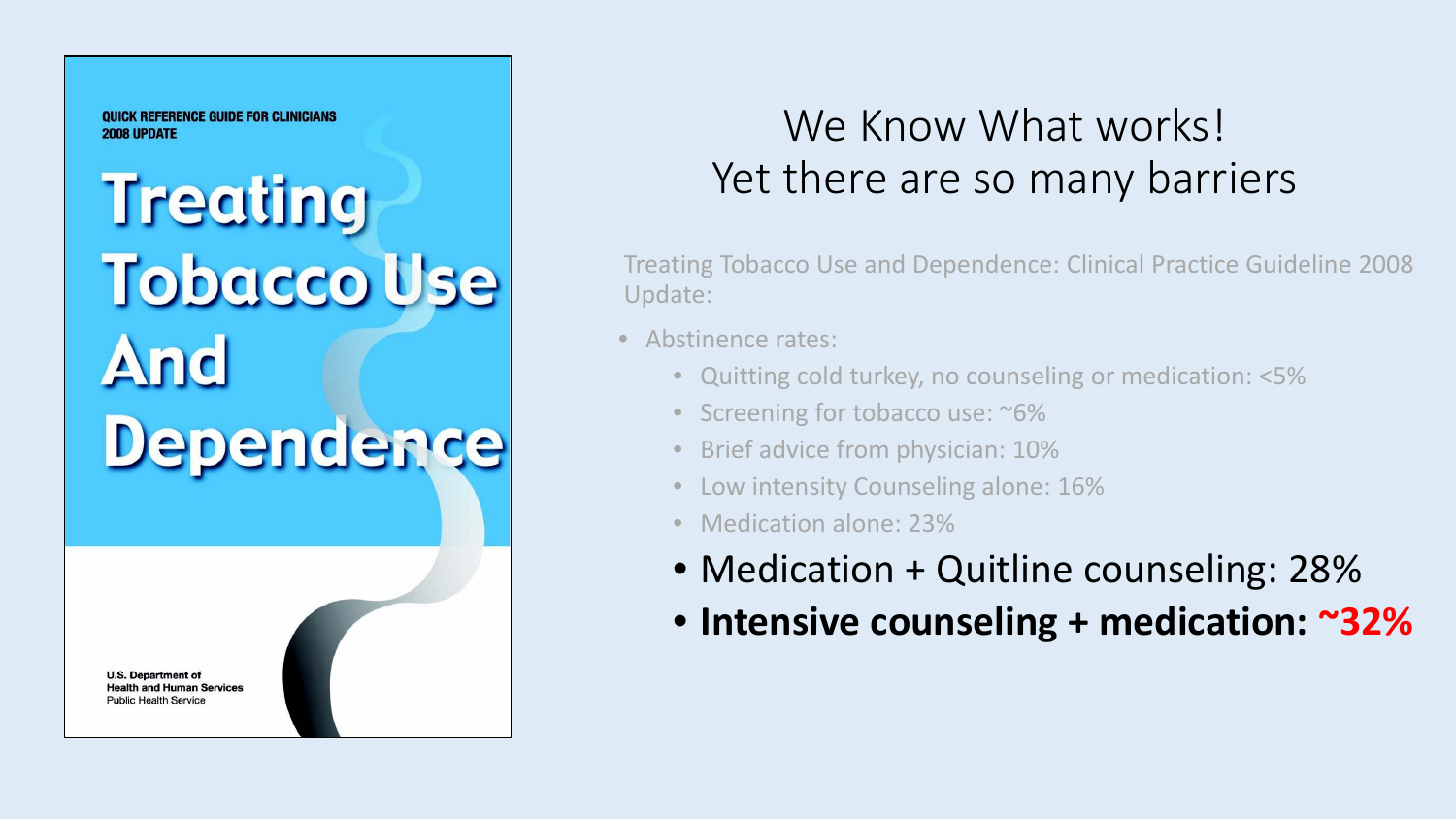#### **NORTH CAROLINA TOBACCO TREATMENT STANDARD OF CARE**

#### **FDA Approved Pharmacotherapy**

**Specifically:** 12 weeks of Varenicline (Chantix<sup>®</sup>)

or

12 weeks of Combination Therapy (nicotine patches and nicotine gum or nicotine lozenge)

Other pharmacotherapy includes bupropion, nicotine nasal spray and nicotine inhaler

#### **Evidenced-Based Counseling**

Specifically, in order of effectiveness:

- Face to face individual counseling
- Group counseling
- QuitlineNC telephonic, texting, and web-based counseling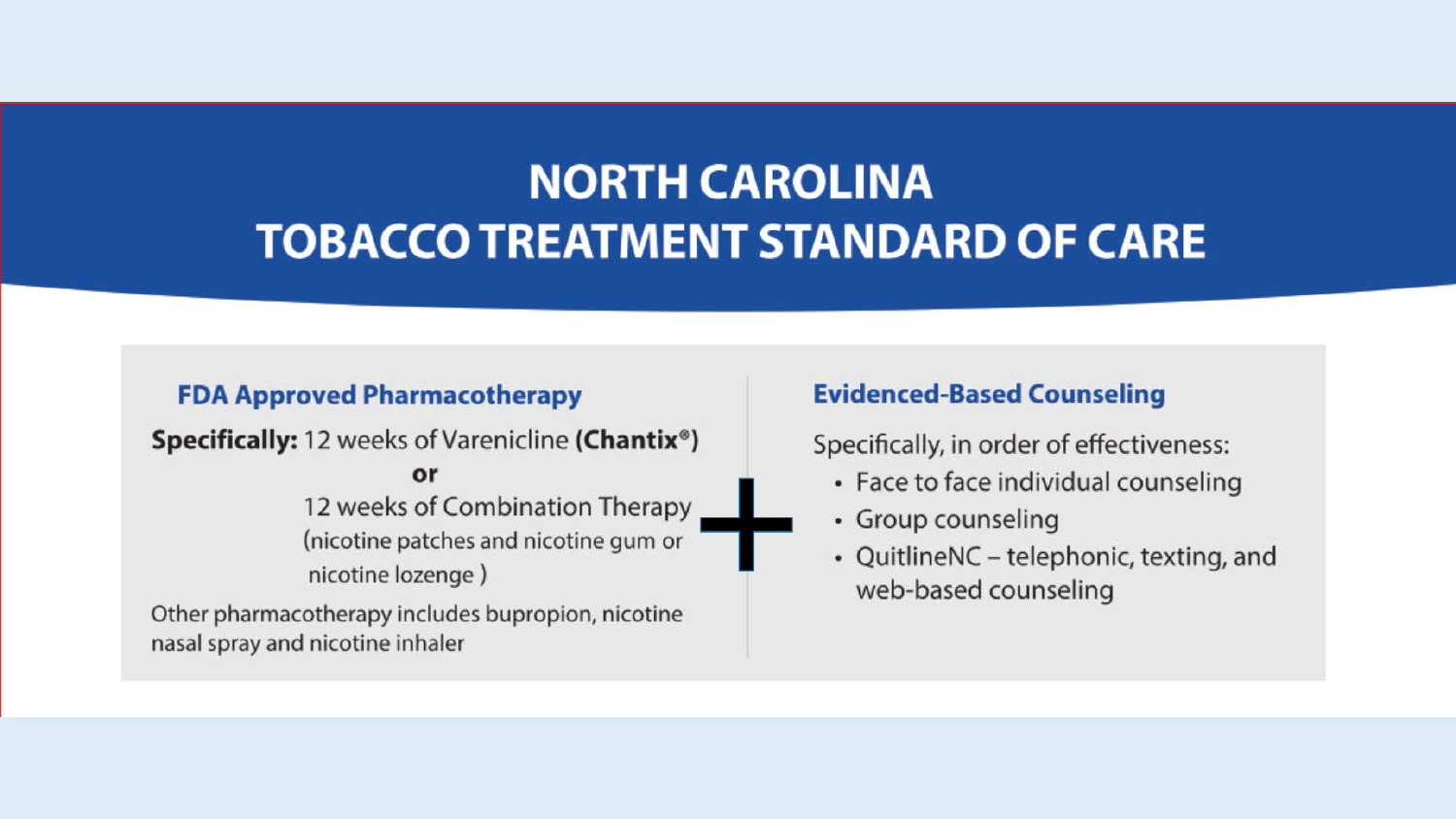| <b>Standard-of-Care</b>                                                                       | <b>OR and RR</b>           | <b>Abstinence Rate (strong data)</b> |                                               |
|-----------------------------------------------------------------------------------------------|----------------------------|--------------------------------------|-----------------------------------------------|
| <b>Varenicline</b>                                                                            | $OR = 2.88$<br>$RR = 2.43$ | 24%                                  | <b>Efficacy</b><br>Rates                      |
| <b>Combination NRT:</b><br><b>Nicotine Patch +</b><br><b>Gum, Lozenge (Immediate Release)</b> | $OR = 2.73$<br>$RR = 2.33$ | 23%                                  |                                               |
| <b>Mono-therapy</b>                                                                           | OR and RR                  | Abstinence Rate (strong data)        |                                               |
| <b>Nicotine Patch</b>                                                                         | $OR = 1.91$<br>$RR = 1.75$ | 18%                                  |                                               |
| <b>Nicotine Gum</b>                                                                           | $OR = 1.68$<br>$RR = 1.59$ | 16%                                  |                                               |
| <b>Nicotine Lozenge</b>                                                                       | $OR = 1.68$<br>$RR = 1.59$ | 16%                                  |                                               |
| <b>Nicotine Inhaler</b>                                                                       | $OR = 2.02$<br>$RR = 1.82$ | 18%                                  |                                               |
| <b>Nicotine Nasal Spray</b>                                                                   | $OR = 2.16$<br>$RR = 1.93$ | 19%                                  |                                               |
| <b>Bupropion</b>                                                                              | $OR = 1.85$<br>$RR = 1.71$ | 17%                                  |                                               |
| <b>Nortriptyline</b>                                                                          | $OR = 1.85$<br>$RR = 1.71$ | 17%                                  | <b>Cochrane Review:</b><br><b>Cahill 2013</b> |
| <b>Clonidine</b>                                                                              | $OR = 1.89$<br>$RR - 171$  | 17%                                  |                                               |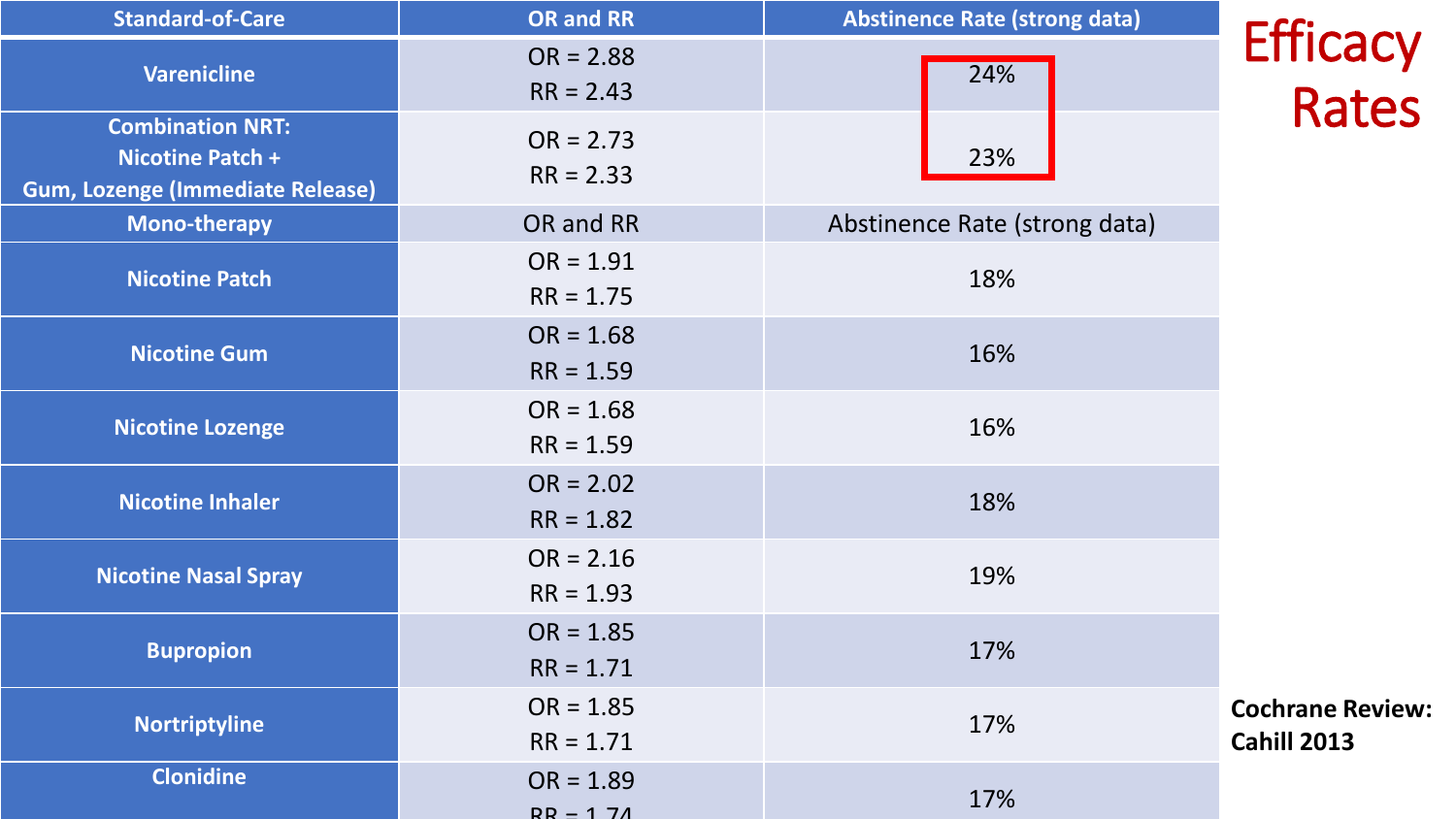#### Quit Attempt Method Used By US Cigarette Smokers (N=15,943), 2014-2016



Caraballo et al (2017)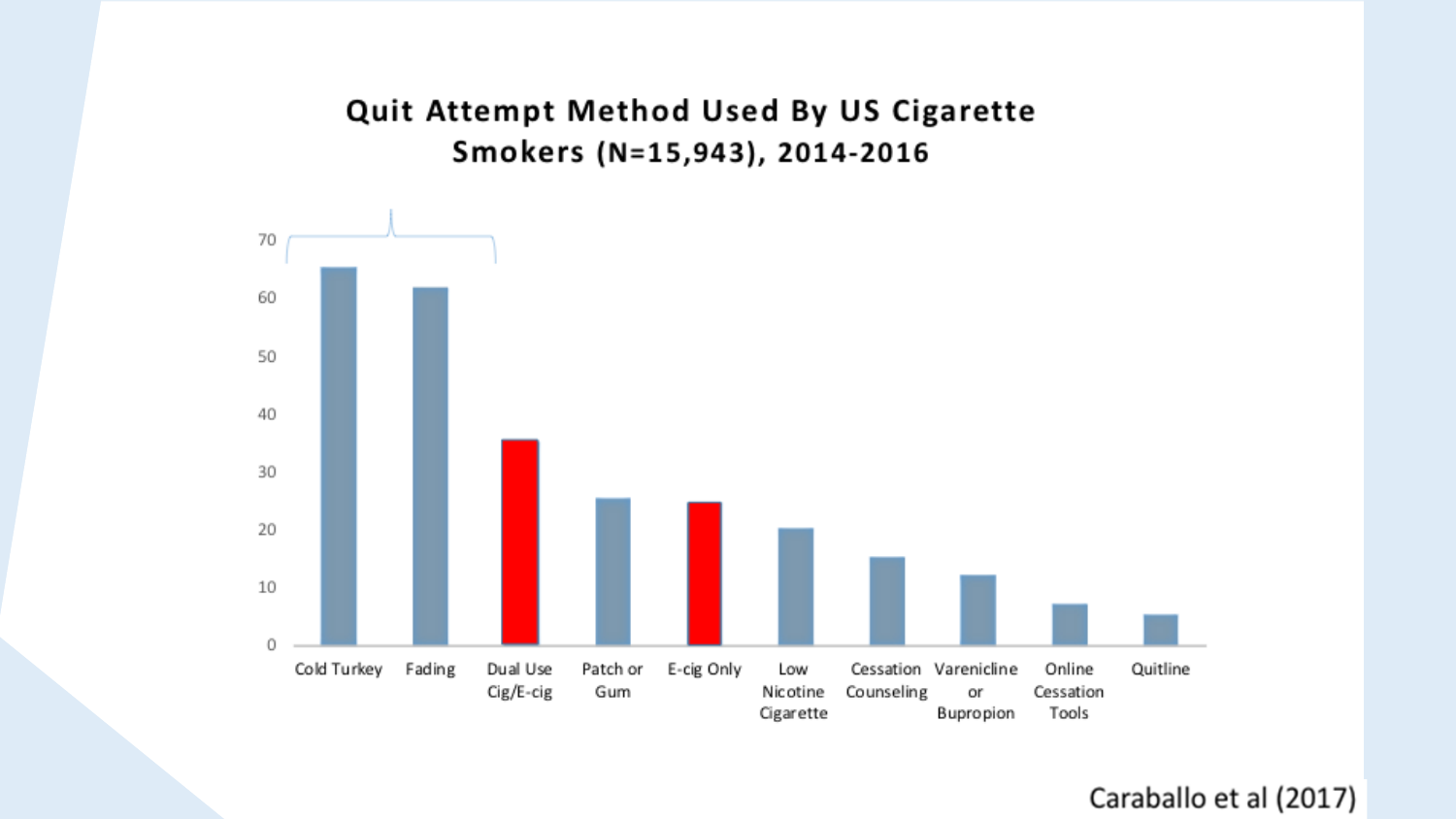#### CDC Author Dr. Ralph Caraballo's Comments/ My Questions

Most smokers who tried to quit cigarettes used a combination of methods (12417) in their last quit attempt compared to those who reported using only one method (3526).

*Most are not using the most effective combination – Counseling plus Varenicline or Combination NRT – What can we do to change that?* 

For those who only tried using one method of quitting most do not use FDA approved medication.

*What can we do to change that?*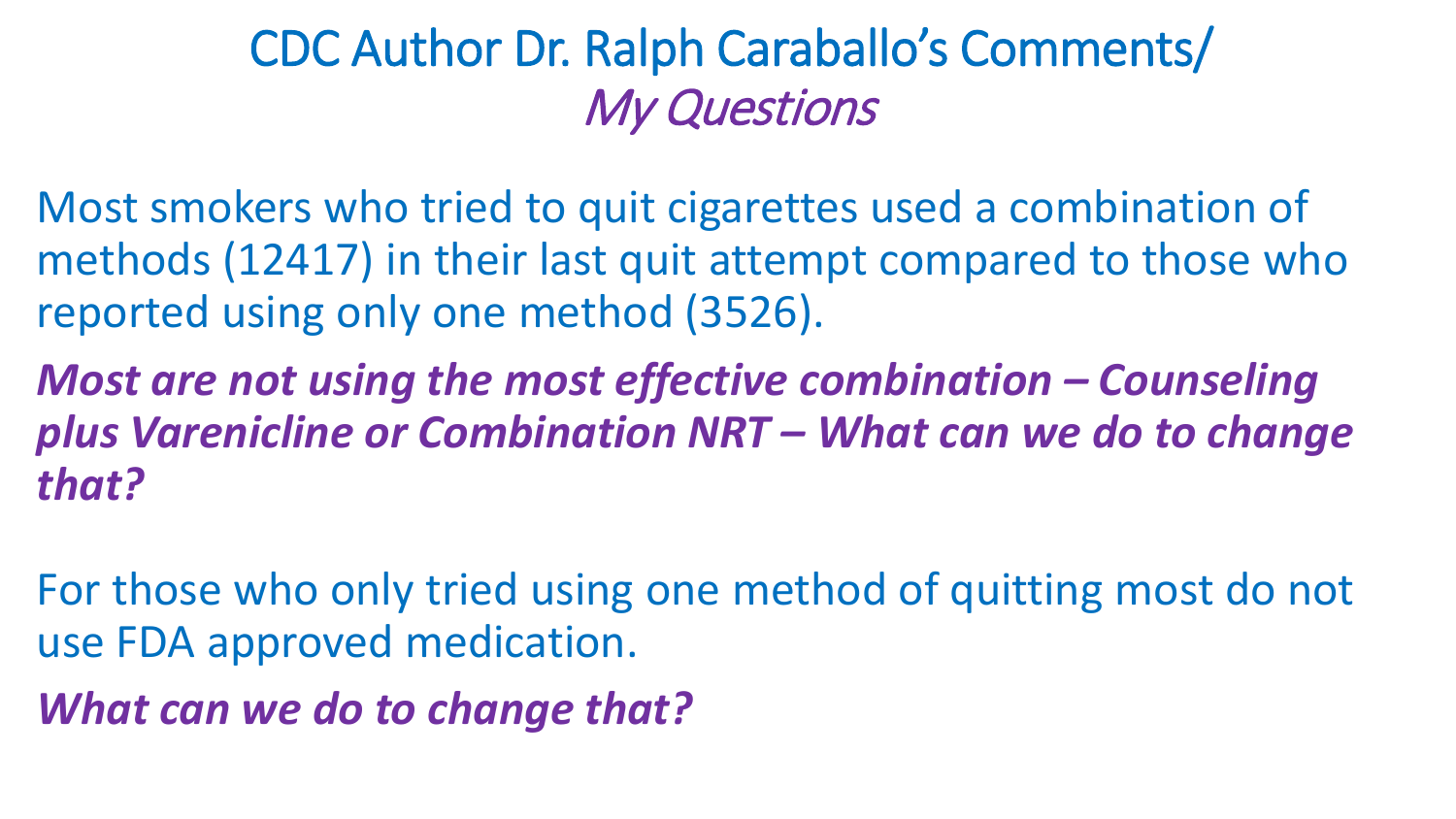

**Spanish Speaking 1***-***855-Dejelo-Ya**

- An evidence-based telephone tobacco treatment service
- **Recommended for tobacco users ready to quit**
- Consists of four treatment sessions
	- Special 10 treatment sessions and protocol for pregnant women;
	- Coming soon: Behavioral Health Protocol
- Highly trained, professional Quit Coaches
- Available free to all North Carolina residents, based on availability of funds
- Comprehensive services available at reasonable rates
- Accessible 24 hours a day, 7 days a week
- English, Spanish and interpretation service
- Integrated with an interactive web-based tobacco treatment program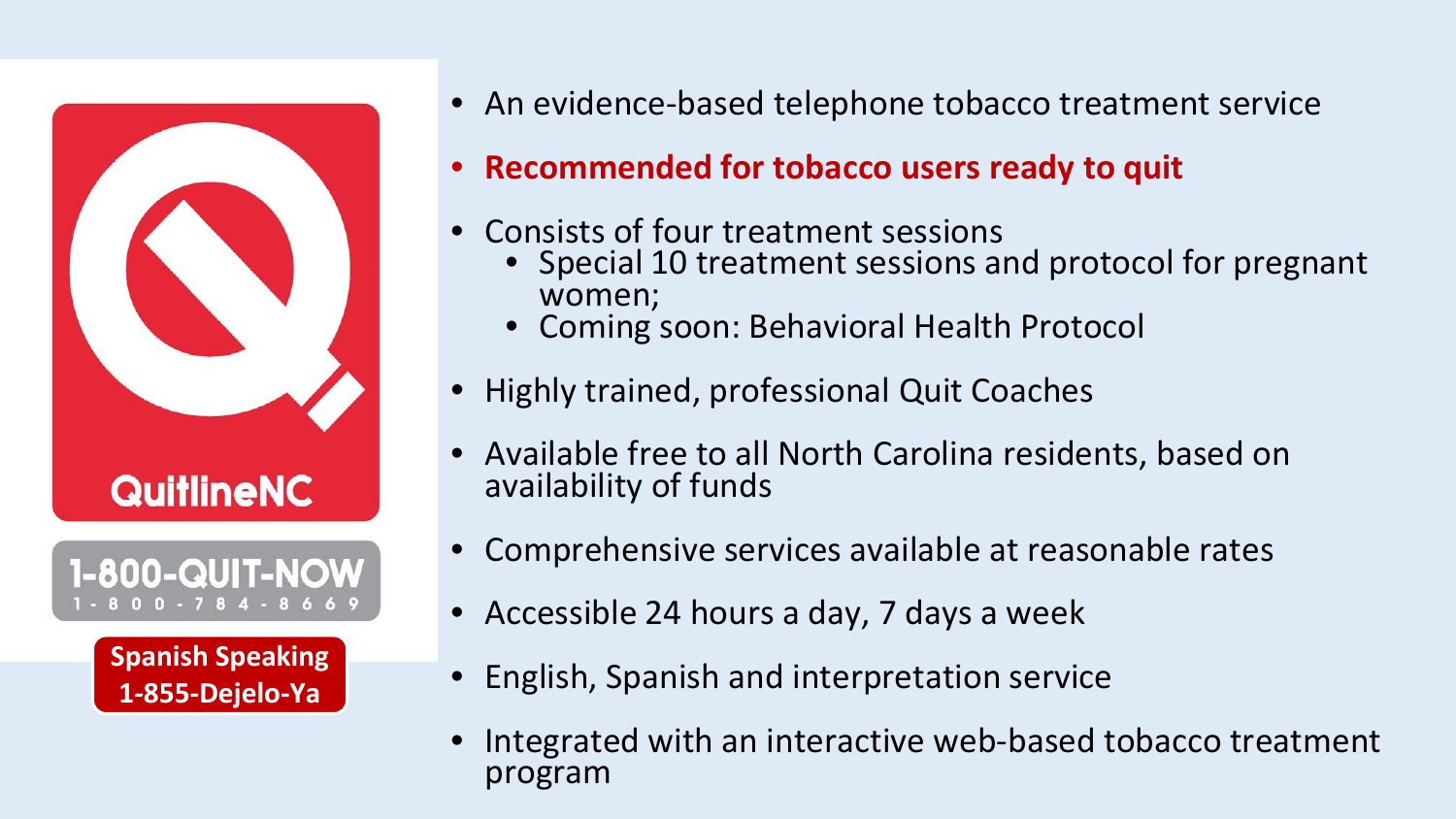

## QuitlineNC - Funding limitations

- QuitlineNC funding allows for only about 1% of the NC population that uses tobacco to have services.
- CDC recommends funding Quitlines to serve 7% of the population that use tobacco.
- QuitlineNC funding only allows Medicaid and Uninsured to get standard of care treatment:
	- 4 calls plus
	- 12 weeks combination NRT

Unless the Payer can pay for these services.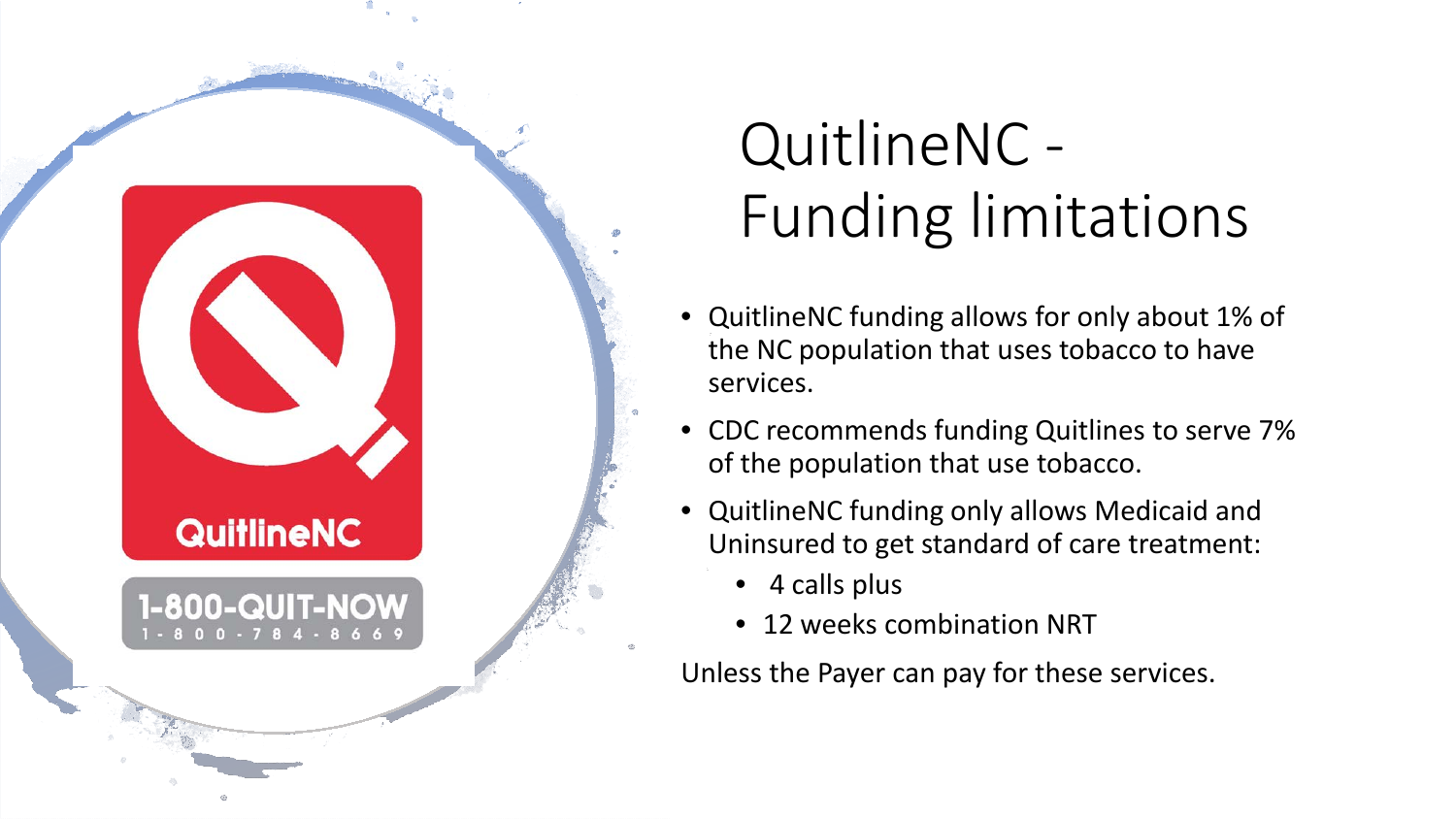NY State is finding best results come from campaigns that promote standard of care - Both physicians and patients benefit

### **Combine nicotine** patch and gum to triple your patients' chances of quitting.

#### Treat your patients' nicotine addiction. For other effective combinations, go to TalkTo YourPatients health my gov

**Brief Interventions** for Nicotine Addiction The 5As Ask about tobacco one:<br>"Do you corrently smoke or use other forms of tobacco?" Ask Advise the patient to quit:<br>"Quitting tobacco is one of the best things you can do her your<br>health. I strongly encourage you to quit." Advise Assets readine to to golf:<br>"Are you interested in quilting? Have you tried to quit before?<br>What methods have you used in previous quit attempts?" **Assess** Assist the patient in quitting:<br>Provide brief counseling about the risks of smoking,<br>the reveards and madialecks to quitting, and the importance **Assist** of social support When appropriate, provide a prescription for an FDA approved<br>smoking censation medication including asresicline, buyesplon,<br>ar nicoline replacement therapies (NRT: patch, gam, leavings, italer, nasal serai l See USPHS Clinical Guidelines for Treating Tabacco Dependence<br>for more information on medical lon effect henera. Arms gu for following. **Arrange** fellow up regularly with put only who are trying to quit. For additional help, call the Now York State Smokers' Quittine (866) NY QUITS, (866) 6978487 or visit TalkToYourPatients health.ny gov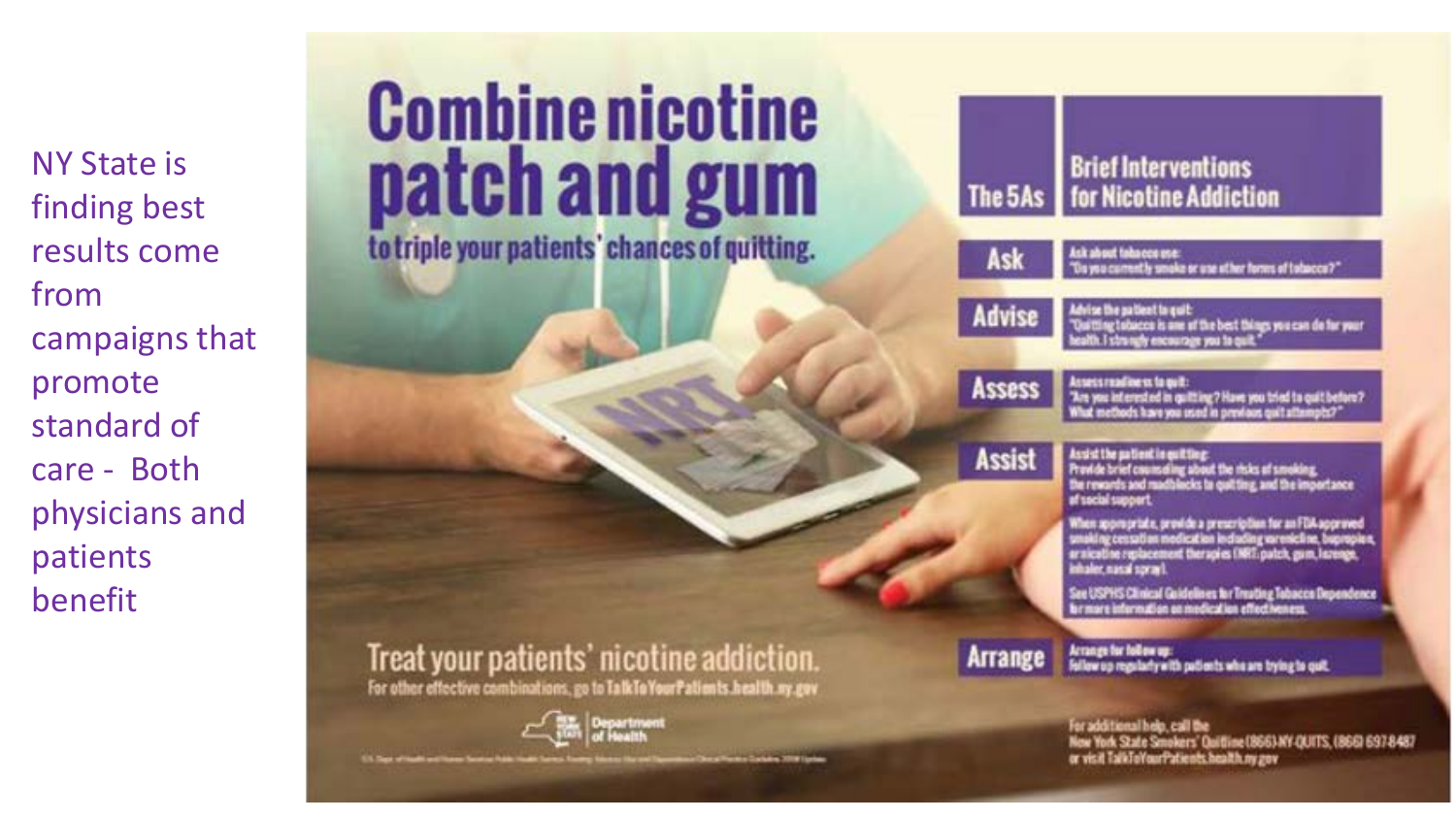### 2019: **Year of Cessation**  CDC

#### **New Surgeon General's Report**

#### **CDC's priority areas:**

- **Increase quit attempts among people who use tobacco products**
- **Increase the use of evidence- based cessation interventions**
- **Increase reach of evidence- based cessation interventions**

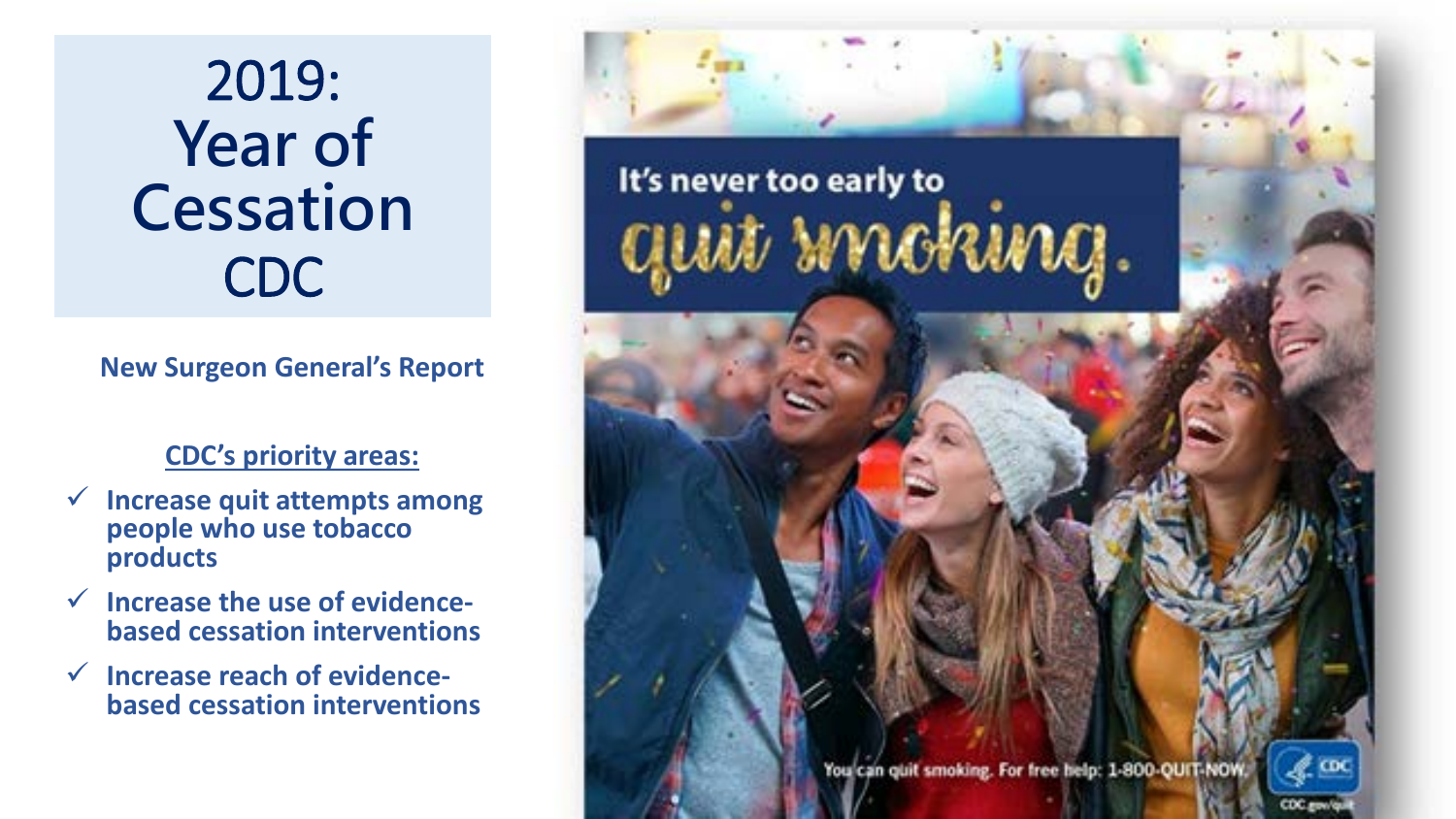### Our questions: Promoting Quitting/Increasing Reach

Besides a 10%+ increase in tobacco tax, what price incentives work best to increase quit attempts? e.g. How successful are "carrots and sticks" (e.g., premium differentials) approach to tobacco users in attempting and succeeding in long-term abstinence?

How can we best reach each group of vulnerable populations with culturally specific and appropriate messages to increase successful quitting?

How can Telehealth and QuitlineNC help reach rural and underserved populations?

What will work to more fully engage behavioral health providers to offer standard of care treatment concurrently with treatment for other drug use disorders and/or mental health treatment

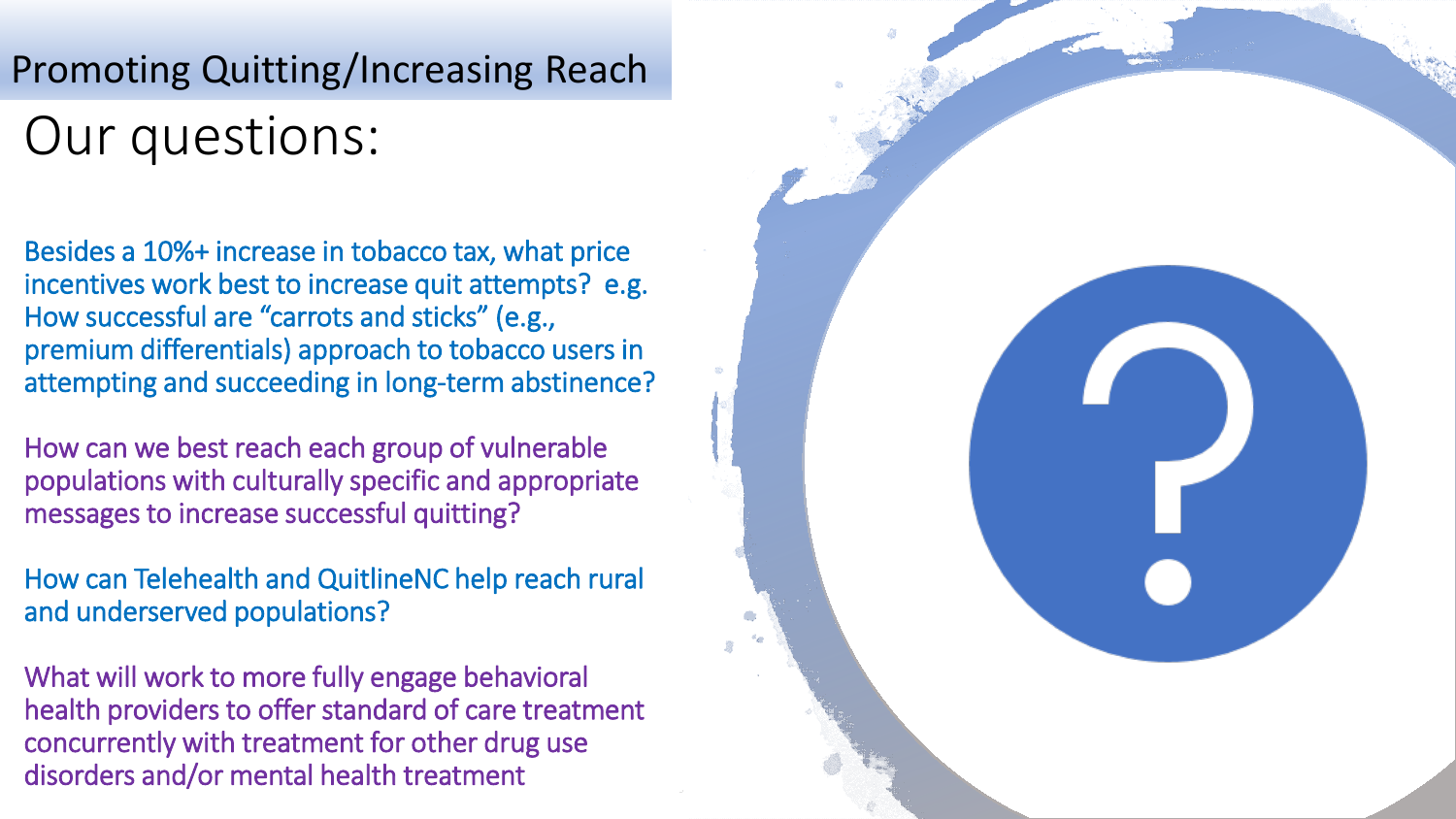Promoting Standard of Care Tobacco Treatment

### Our questions

What percentage of primary care physicians know of and practice standard of care tobacco treatment?

What clinical practices are the most important to reach with training for tobacco treatment in order to sustain health systems change across NC?

How can we reduce disparity of those who receive assistance for tobacco dependence by providers?

What will it take to incorporate standard of care tobacco treatment into all electronic health records?

What is the effectiveness of Opt Out vs Opt In referrals to quit programs (e.g, Quitlines, hospital and community programs) on quit attempts, longterm abstinence and patient satisfaction?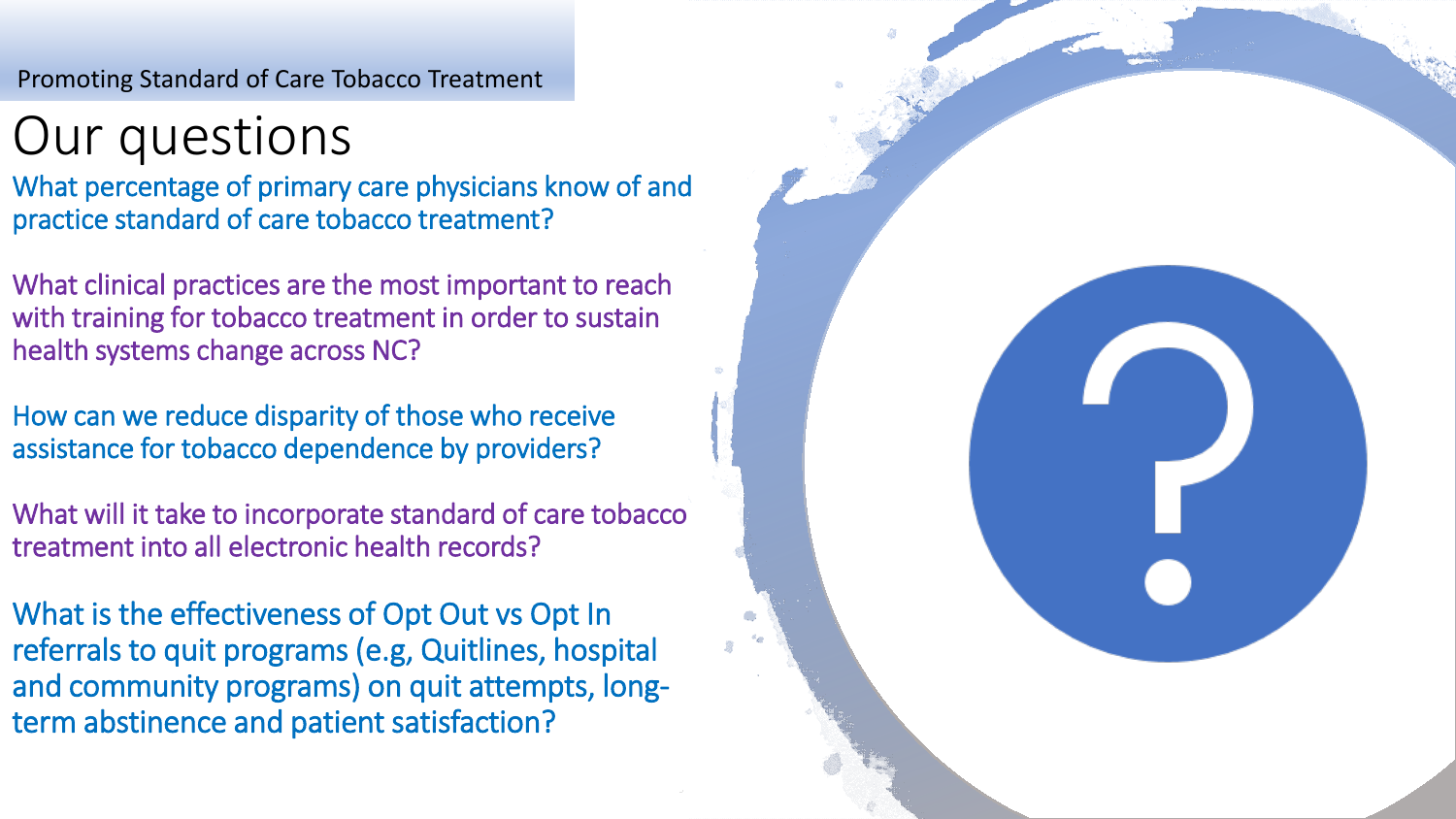#### Increasing Successful Quitting

### Our questions

Does use of ineffective methods decrease quit attempts over time, and if so, what do we need to do to stop the use of ineffective methods? When do unsuccessful quit attempts made by tobacco users become a detriment to trying again, if at all?

Do media campaigns that run year round and rotate "Why Quit" with "How to Quit" messages improve quit rates?

How can we increase successful quitting in each of the most vulnerable populations?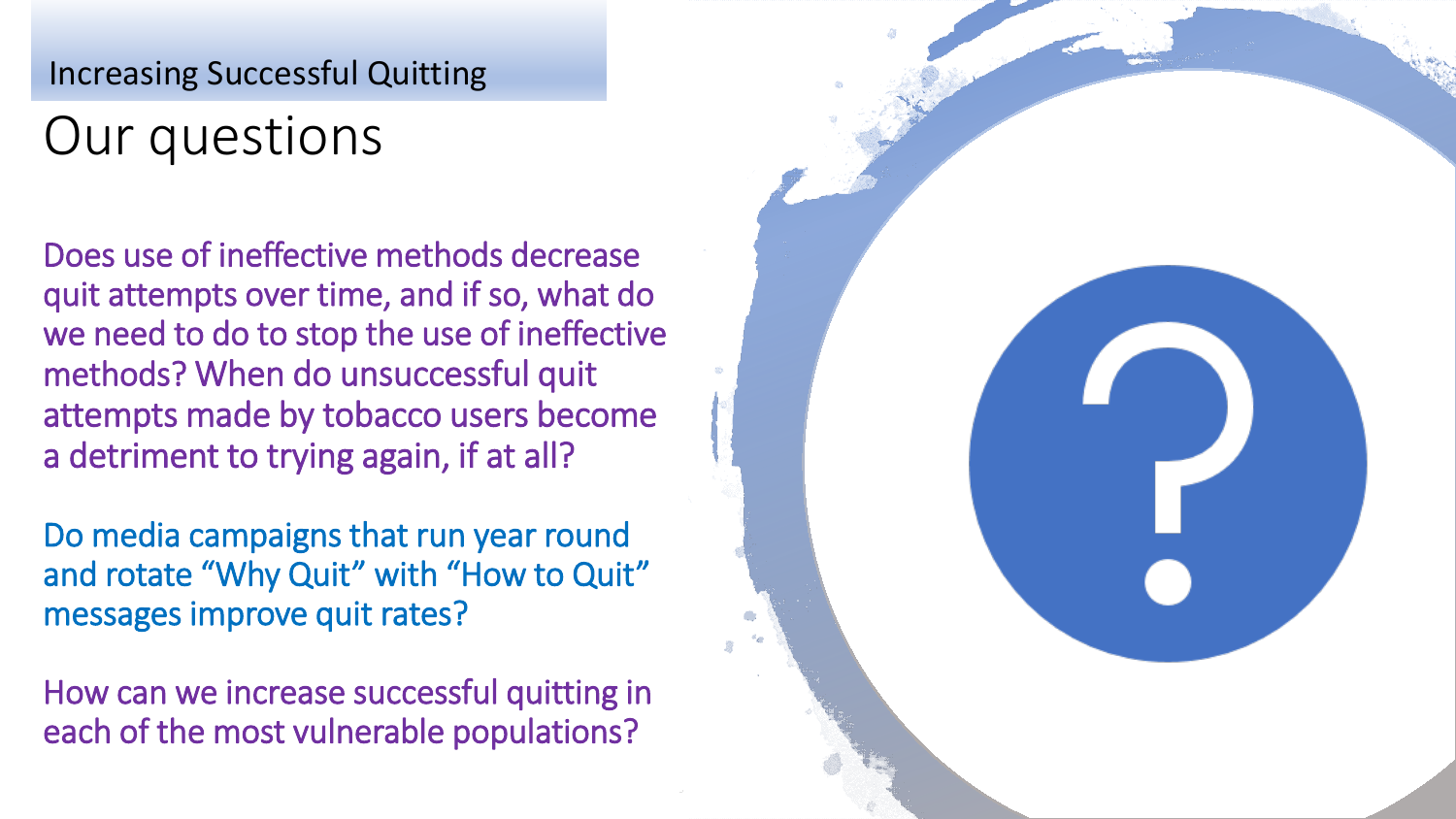Increasing Successful Quitting/Special Populations

### Our questions

How do we assist e-cigarette users to quit? Dual users?

How does nicotine salts affect the uptake of nicotine?

Should daily adolescent tobacco users be offered Standard of Care counseling and medications?

What is the ideal duration and spacing of tobacco treatment counseling for long-term abstinence? Ideal duration of medication?

What are effective counseling and medication interventions for the lighter tobacco user who smokes less than 10 cigarettes per day an/or for the intermittent tobacco user? Cigar smokers, for example.